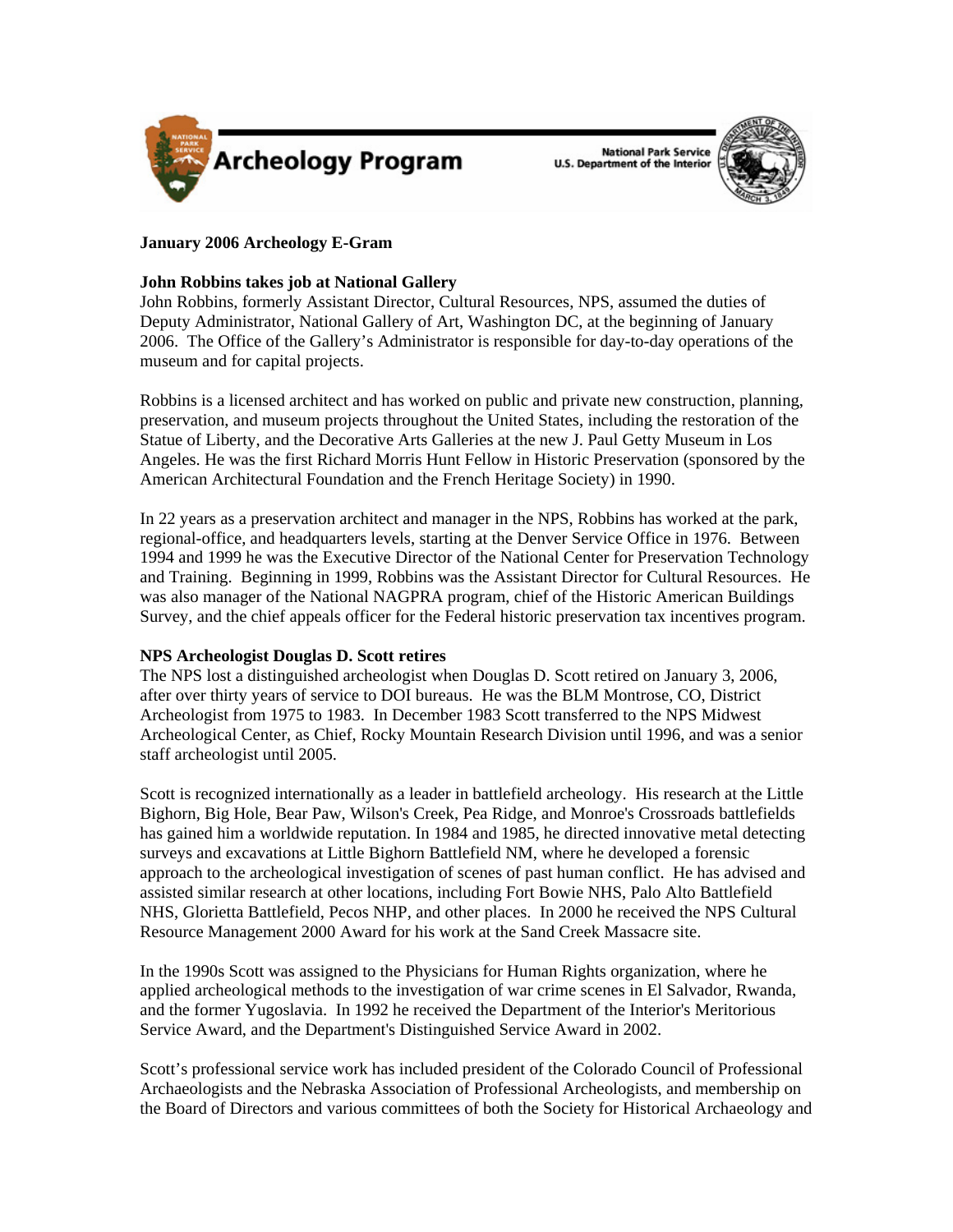the Plains Anthropological Society. He will assume the presidency of the Society for Historical Archaeology in January 2006.

### **AIA presents award to leaders in American archeological resource management and protection**

The Archaeological Institute of America presented its 2006 Conservation and Heritage Management Award to three individuals whose careers have advanced the investigation, interpretation, and protection of archeological sites, collections, and records. The combined work of Hester A. Davis, William Lipe, and Charles R. McGimsey has influenced archeological and cultural resource management practices in the United States and beyond national borders.

Hester A. Davis has worked tirelessly for the development and implementation of volunteer archeology programs at local and national levels. Her work has focused attention on the destruction of archeological resources as part of publicly funded and/or permitted activities. William Lipe developed a view of archeological sites as a non-renewable resource not only to be investigated, but also preserved. After co-organizing the first national Cultural Resource Management (CRM) meeting, he co-edited the first detailed text on the theory, legal basis, method, and practice of what has become CRM policy. Charles R. McGimsey led efforts to professionalize archeology by creating and enforcing professional ethics and standards. He directed efforts to expand federal responsibilities to include archeological resources that are affected by federal construction projects and those projects funded, permitted, or licensed by federal agencies. His 1972 book, Public Archeology, was the first systematic description and analysis of state and national archeological laws and programs.

These three individuals have been articulate and vocal advocates for protecting the archeological record, and have been instrumental in continuing the work started one hundred years ago with the 1906 Antiquities Act. Together, their work and publications have had a significant impact upon archeological heritage management practices within the U.S. and internationally.

### **National Archeological Database Reports Module Update**

The Archeology Program has updated the National Archeological Database, Reports (NADB-R) module (www.cast.uark.edu/other/nps/nadb/nadb.mul.html.) by correcting thousands of misspellings and standardized thousands of terms in the database. As a result of this update, users can expect more accurate and complete results when searching the database. NADB-R is a publicly-accessible, national bibliographic database of over 350,000 records, and focuses on reports generated by archeological investigations for public projects across the United States and its territories. A search on NADB-R is a critical first step in archeological project planning, and helps reduce redundancy and increase efficiency in cultural resource management efforts. The National Park Service partners with the State Historic Preservation Offices (SHPO) and the Center for Advanced Spatial Technologies (CAST) at the University of Arkansas to provide the public with access to NADB-R.

### **DOA, Fort Hood, TX, hosting Archeological Damage Assessment training**

The U.S. Army, Fort Hood Cultural Resource Program, will host an Archeological Damage Assessment Class, March 20-24, 2006, at Fort Hood, TX. This course provides training for archeologists who prepare archeological damage assessments to provide assistance in archeological resource law violations cases (ARPA and the uniform regulations) on federal and Indian lands. Damage assessments are required for criminal prosecutions and civil penalties under ARPA. These archeological damage assessment procedures also can be used effectively in preparing cases involving violations of other laws, such as state archeological protection statutes. The course will be taught by Martin McAllister and Assistant US Attorney Wayne Dance. The